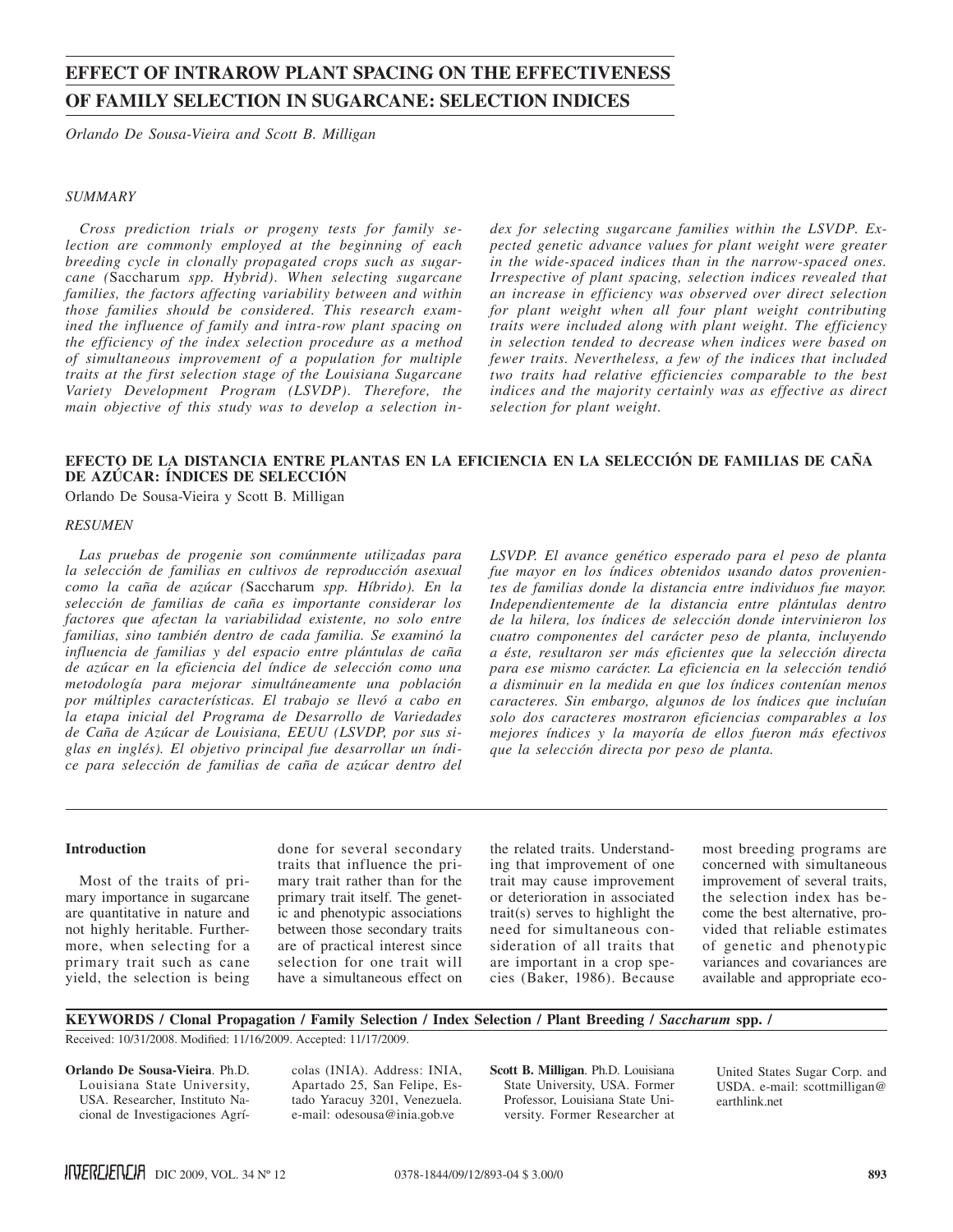# **EFEITO DO ESPAÇAMENTO ENTRE TOUCEIRAS NA EFICIÊNCIA NA SELEÇÃO DE FAMILIAS DE CANA-DE-AÇÚCAR: ÍNDICES DE SELEÇÃO**

Orlando De Sousa-Vieira e Scott B. Milligan

## *RESUMO*

*Ensaios de predição de cruzamentos o testes de progênie são comumente utilizados no início de cada ciclo de melhoramento genético das culturas de reprodução vegetativa como a canade-açúcar (*Saccharum *spp. Híbrido). Na seleção de famílias de cana-de-açúcar é importante considerar os fatores que afetam a variabilidade, não só entre as famílias, mais também dentro de cada família. Analisou-se a influência das famílias e do espaçamento entre plantas na eficiência do índice de seleção como uma metodologia para melhorar simultaneamente mais de uma característica em uma população. O trabalho foi feito na fase inicial do Programa de Desenvolvimento de Variedades de Cana-de-Açúcar de Louisiana, EEUU (LSVDP, por sua sigla em Inglês). Portanto, o principal objetivo foi desenvolver um índice para a seleção de famílias de cana-de-açúcar dentro do LS-*

*VDP. O ganho genético esperado para o peso da touceira foi maior nos índices obtidos a partir de dados de famílias onde a distancia entre indivíduos foi maior. Os resultados indicaram que, quando os quatro caracteres que contribuem para o peso da touceira foram incluídos, independentemente do espaçamento entre touceiras, os índices de seleção apresentaram aumento na eficiência na seleção, em comparação com a seleção direta para o peso da touceira. Á medida que os índices de seleção foram baseados em menos caracteres, a eficiência na seleção tendeu a diminuir. No entanto, alguns dos índices que incluía dois caracteres tiveran eficiências comparáveis a os melhores índices e certamente a maioria deles foram tão eficazes como a seleção direta para peso da touceira.*

nomic weights of each trait can be determined (Hallauer and Miranda, 1981; Milligan *et al.*, 2003).

Since the early nineties the Louisiana Sugarcane Variety Development Program (LS-VDP) has been using progeny appraisal data to identify sugarcane families with most potential to produce superior individuals. The LSVDP uses an initial 50% family selection and subsequent 20% individual selection within those families.

De Sousa-Vieira and Milligan (1999) examined intra-row plant spacing as a source of variation affecting the efficacy of progeny testing and family selection at the first selection stage of the LSVDP. They showed that intra-row plant spacing affects the variance and reliability of a trait. The work reported in this paper aimed to examine the interrelationships of cane yield components and the effect of intra-row plant spacing on the estimation of a selection index for selecting sugarcane families within the LSVDP.

## **Materials and Methods**

The population and experimental methodology used herein have been described by De Sousa-Vieira and Milligan (1999, 2005), and was planned to simulate the initial family selection stage in a sugarcane breeding program. In brief, 25 bi-parental families were randomly selected. The progeny of those families were then transplanted to the field at two locations: the United States Department of Agriculture (USDA) Ardoyne Farm near Chacahoula, and the St. Gabriel Research Station, both in Louisiana State, USA. Individual plants from each cross were planted in a randomized complete block design using two blocks with a split plot treatment arrangement where the main plots were intra-row plant spacings of 41cm (standard at LSVDP) and 82cm on rows 1.8m apart. Subplots were families. Each subplot consisted of two rows with up to 16 seedlings in each row. Planting and data collection were done during two consecutive years at the same locations. Data were collected in first ratoon cane.

Millable stalk number per plant, stalk length, and midstalk diameter were recorded. Stalk length was measured from the stalk base to the first visible dewlap (leaf collar) of two random stalks for each plant. The same two stalks were measured for mid-stalk

internode diameter using a caliper. Stalk weight was estimated (Miller and James, 1974; Gravois *et al*., 1991; Chang and Milligan, 1992) as the volume of the stalk assuming a perfect cylinder with specific gravity of one:

Stalk weight =  $d\pi r^2L$ 

where d: density  $(1.0 \text{gm}\cdot \text{cm}^{-3})$ , r: stalk radius (cm), and L: stalk length (cm). Plant weight was estimated as stalk weight times stalk number per plant.

### *Selection indices*

To construct an optimum selection index, one needs the genotypic and phenotypic variances and covariances, and the relative economic values or weights of all traits (Kang, 1994). Symbolically, a selection index (I) takes the form

$$
I = b_1 X_1 + b_2 X_2 + \ldots + b_n X_n
$$

where  $X_i$ : observed phenotypic value of the i<sup>th</sup> trait, and b: weight assigned to that trait in the selection index.

Selection indices were estimated as

## $b = P<sup>-1</sup>$  G a

where **b**: vector of index coefficients, **P**-1: inverse of the phenotypic variance-covariance matrix, **G**: genotypic variancecovariance matrix, and **a**: vector of relative economic values or weights (Smith, 1936; Brim *et al*., 1959; Baker, 1986; Kang, 1994).

Using family mean data, covariance components between all possible pairs of traits were estimated. Mean product expectations are analogous to the mean squares expectations for the analysis of variance. Thus, estimates of phenotypic and genetic covariance components were derived in the same fashion as for variance components by using product moment method.

Genetic and phenotypic correlations on a family mean basis, between the traits, were computed as

$$
r_{ij} = \sigma_{ij}/\sigma_i \sigma_j
$$

where  $\sigma_{ii}$ : genetic or phenotypic covariance between traits i and j, σ<sub>i</sub>: genetic or phenotypic standard deviation for trait i, and  $\sigma_i$ : genetic or phenotypic standard deviation for trait j.

Twenty-six indices were constructed for each intra-row plant spacing using different trait combinations. Selection indices were constructed according to Smith (1936), as illustrated by Brim *et al*. (1959). Plant weight was taken as the final product; therefore, a rela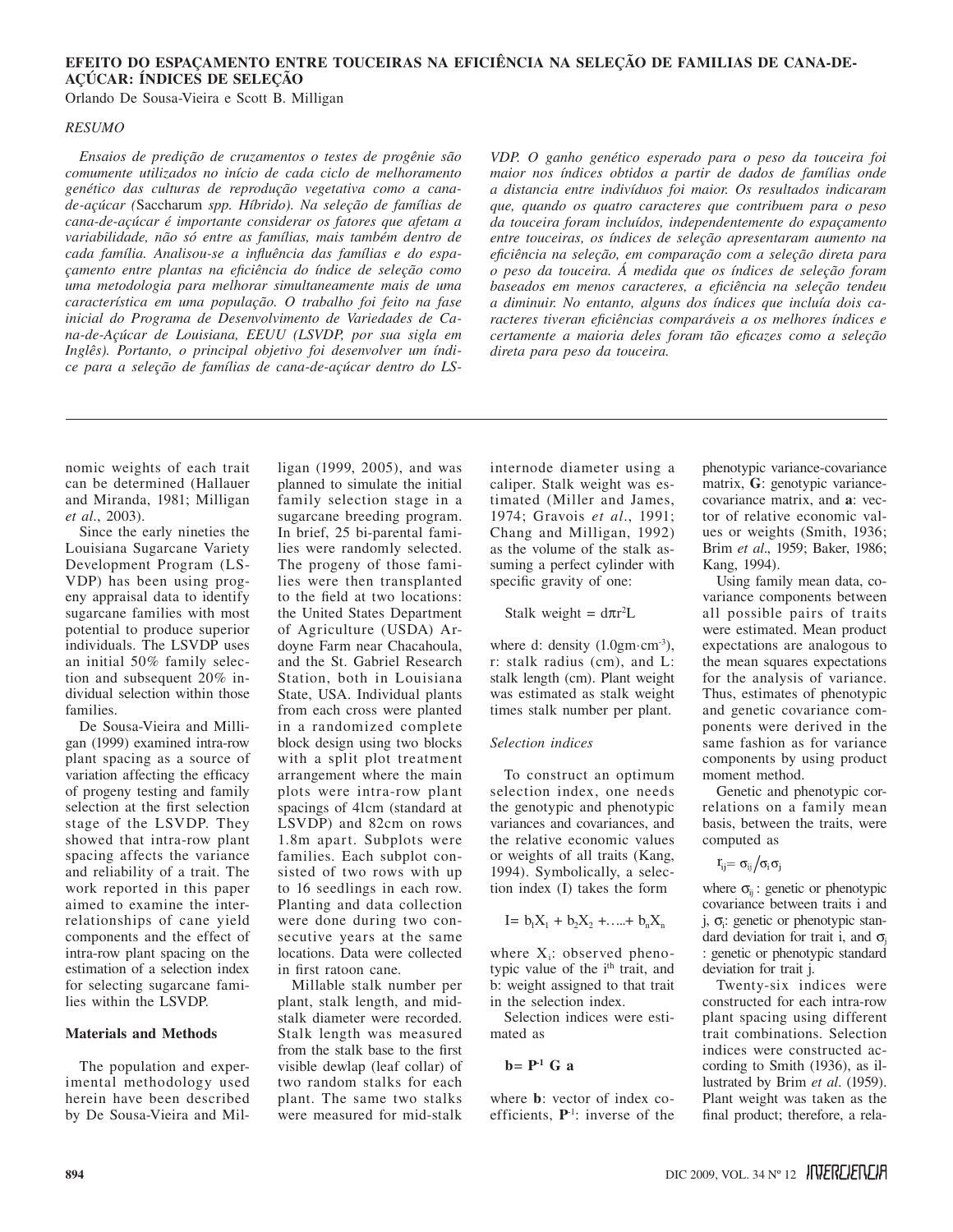tive economic weight of one was assigned to plant weight and zero to all other traits.

Expected genetic advance (EGA) from selection was estimated (Brim *et al*., 1959; Miller *et al*., 1978; Kang, 1994) as  $\cdot$  1/2

$$
EGA = 0.795 \left( \sum_{x=1}^{n} b_i \ G_i \right)^{1/2}
$$

where 0.795: value corresponding to a selection intensity  $(k)$  of 50% assuming 200 families (standard procedure),  $b_i$ : phenotypic weights and  $G_i$ : genotypic variance-covariance. An index of relative efficiency (IRE) was estimated based on the assumption that the efficiency of EGA, when selection is based on plant weight alone, is 100. The index of relative efficiency only compares the predicted gain of an index to selection for plant weight alone within the same plant spacing.

# **Results and Discussion**

Twenty-six different indices were constructed for each of the two intra-row spacings, and the estimated index relative efficiency (IRE) for each individual index was calculated (Table I). In each case, it was assumed that the top 50% of 200 sugarcane families would be selected, as is currently practiced in the LSVDP.

Expected genetic advance for plant weight was 0.502kg/ plant for narrow spaced plants and 1.138kg/plant for wide spaced plants when selection was based on plant weight alone. This value is used as a basis for comparison of the relative efficiency of the indices (IRE). The IRE compared only within row spacing.

Expected genetic advance values for plant weight were greater in the wide-spaced indices than in the narrowspaced ones. Ranking of the indices did not appear to be greatly affected by spacing; the best indices in widespaced plants were also the best indices in narrow-spaced plants. Even though spacing may not affect indices ranks,

it might affect both family performance and individual selection effectiveness within a family.

The highest gain in expected genetic advance, both in narrow (121.91%), and wide (106.15%) intra-row plant spacings, was obtained when selection was based

on Index 1, which incorporated information of all five traits. Indices 4 and 6 had the same expected genetic advance as Index 1 did for widely spaced families and was comparable to Index 1 for narrow spaced families. Index 4 did not include stalk diameter, and Index 6 did

|--|--|

EXPECTED GENETIC ADVANCE (EGA) IN PLANT WEIGHT FROM THE USE OF VARIOUS SELECTION INDICES AND THEIR RELATIVE EFFICIENCY (IRE) IN SUGARCANE FAMILY SELECTION AT TWO INTRA-ROW PLANT SPACINGS

| Index coefficients |                      |              |                |              |              |                |                |                  |  |
|--------------------|----------------------|--------------|----------------|--------------|--------------|----------------|----------------|------------------|--|
|                    |                      | <b>Stalk</b> | <b>Stalk</b>   | <b>Stalk</b> | <b>Stalk</b> | Plant          | EGA            | $IRE*$           |  |
|                    | Index Spacing number |              | length         | diameter     | weight       | weight         | (kg)           | (%)              |  |
|                    | Narrow               |              |                |              |              | 1.000          | 0.502          | 100.00           |  |
|                    | Wide                 |              |                |              |              | 1.000          | 1.138          | 100.00           |  |
| 1                  | Narrow               | $-0.089$     | 0.028          | $-0.068$     | 2.153        | 0.202          | 0.612          | 121.91           |  |
|                    | Wide                 | 0.190        | 0.033          | 0.059        | 8.246        | $-0.084$       | 1.208          | 106.15           |  |
| 2                  | Narrow               |              | 0.023          | $-0.129$     | 4.456        | 0.069          | 0.611          | 121.71           |  |
|                    | Wide                 |              | 0.050          | 0.204        | 1.585        | 0.187          | 1.202          | 105.62           |  |
| 3                  | Narrow               | $-0.009$     |                | -0.464       | 10.674       | 0.116          | 0.606          | 120.72           |  |
|                    | Wide                 | 0.260        |                | $-0.360$     | 17.329       | $-0.150$       | 1.120          | 105.80           |  |
| $\overline{4}$     | Narrow               | $-0.099$     | 0.032          |              | 0.780        | 0.215          | 0.611          | 121.71           |  |
|                    | Wide                 | 0.195        | 0.029          |              | 9.417        | $-0.091$       | 1.208          | 106.15           |  |
| 5                  | Narrow               | $-0.115$     | 0.034          | 0.027        |              | 0.241          | 0.611          | 121.71           |  |
|                    | Wide                 | 0.116        | 0.058          | 0.409        |              | 0.038          | 1.205          | 105.89           |  |
| 6                  | <b>Narrow</b>        | 0.026        | 0.024          | $-0.135$     | 5.069        |                | 0.610          | 121.51           |  |
|                    | Wide                 | 0.148        | 0.036          | 0.091        | 6.539        |                | 1.208          | 106.15           |  |
| 7                  | Narrow               |              |                | $-0.463$     | 10.773       | 0.102          | 0.606          | 120.72           |  |
|                    | Wide                 |              |                | -0.474       | 13.904       | 0.248<br>0.064 | 1.192          | 104.75<br>121.51 |  |
| 8                  | Narrow               |              | 0.031          |              | 2.123        |                | 0.610          |                  |  |
| 9                  | Wide<br>Narrow       |              | 0.038<br>0.037 | 0.104        | 5.258        | 0.187<br>0.067 | 1.202<br>0.608 | 105.62<br>121.12 |  |
|                    | Wide                 |              | 0.055          | 0.286        |              | 0.192          | 1.202          | 105.62           |  |
| 10                 | Narrow               |              | 0.027          | $-0.103$     | 4.344        |                | 0.609          | 121.31           |  |
|                    | Wide                 |              | 0.060          | 0.204        | 3.382        |                | 1.196          | 105.10           |  |
| 11                 | Narrow               | 0.063        |                |              | 5.037        | 0.135          | 0.555          | 110.56           |  |
|                    | Wide                 | 0.340        |                |              | 12.763       | $-0.145$       | 1.192          | 104.75           |  |
| 12                 | Narrow               | $-0.341$     |                | $-0.161$     |              | 0.857          | 0.541          | 107.77           |  |
|                    | Wide                 | 0.012        |                | 0.110        |              | 0.646          | 1.142          | 100.35           |  |
| 13                 | <b>Narrow</b>        | 0.053        |                | $-0.465$     | 11.620       |                | 0.606          | 120.72           |  |
|                    | Wide                 | 0.189        |                | $-0.359$     | 15.381       |                | 1.203          | 105.71           |  |
| 14                 | Narrow               | $-0.138$     | 0.034          |              |              | 0.282          | 0.611          | 121.71           |  |
|                    | Wide                 | $-0.117$     | 0.044          |              |              | 0.475          | 1.185          | 104.13           |  |
| 15                 | Narrow               | 0.020        | 0.032          |              | 2.567        |                | 0.609          | 121.31           |  |
|                    | Wide                 | 0.150        | 0.030          |              | 8.195        |                | 1.207          | 106.06           |  |
| 16                 | Narrow               | 0.012        | 0.040          | 0.126        |              |                | 0.607          | 120.92           |  |
|                    | Wide                 | 0.133        | 0.059          | 0.434        |              |                | 1.205          | 105.89           |  |
| 17                 | Narrow               |              |                |              | 4.248        | 0.238          | 0.554          | 110.36           |  |
|                    | Wide                 |              |                |              | 5.684        | 0.436          | 1.168          | 102.64           |  |
| 18                 | Narrow               |              |                | 0.059        |              | 0.428          | 0.505          | 100.60           |  |
|                    | Wide                 |              |                | 0.098        |              | 0.660          | 1.142          | 100.35           |  |
| 19                 | Narrow               |              |                | $-0.517$     | 12.400       |                | 0.602<br>1.179 | 119.92<br>103.60 |  |
| 20                 | Wide<br>Narrow       |              | 0.036          | $-0.666$     | 19.941       | 0.123          | 0.601          | 119.72           |  |
|                    | Wide                 |              | 0.040          |              |              | 0.416          | 1.177          | 103.43           |  |
| 21                 | Narrow               |              | 0.033          |              | 2.456        |                | 0.608          | 121.12           |  |
|                    | Wide                 |              | 0.048          |              | 7.060        |                | 1.194          | 104.92           |  |
| 22                 | Narrow               | $-0.210$     |                |              |              | 0.660          | 0.531          | 105.78           |  |
|                    | Wide                 | $-0.055$     |                |              |              | 0.741          | 1.140          | 100.18           |  |
| 23                 | Narrow               | 0.136        |                |              | 6.119        |                | 0.554          | 110.36           |  |
|                    | Wide                 | 0.272        |                |              | 10.896       |                | 1.191          | 104.66           |  |
| 24                 | Narrow               | 0.221        |                | 0.272        |              |                | 0.408          | 81.27            |  |
|                    | Wide                 | 0.467        |                | 0.660        |              |                | 1.078          | 94.73            |  |
| 25                 | Narrow               | $-0.011$     | 0.044          |              |              |                | 0.594          | 118.33           |  |
|                    | Wide                 | 0.005        | 0.081          |              |              |                | 1.117          | 98.15            |  |
| 26                 | Narrow               |              | 0.041          | 0.123        |              |                | 0.607          | 120.92           |  |
|                    | Wide                 |              | 0.072          | 0.385        |              |                | 1.195          | 105.01           |  |

not include plant weight. The relatively high expected genetic advance for these two indices was probably due to the presence of intermediate variables that contain some information about the traits that were excluded. In Index 4, stalk weight was an intermediate variable which contained information about stalk diameter, and in Index 6 the information about plant weight is contained in the genotypic covariances of plant weight and all the other traits.

The range of index relative efficiency for the twenty-six indices was between 81.32 and 121.76% for narrow intra-row plant spacing and between 94.75 and 106.15% for wide intra-row plant spacing. As a general rule, expected genetic advance increased over selection for plant weight alone, when selection indices were used. Just two indices for wide planted and one index for narrow planted families had a lower expected genetic advance than selecting for plant weight alone. Expected genetic advance for several selection indices was comparable to that of plant weight alone. Indices that included number of stalks per plant, stalk diameter, and/or stalk length resulted in the highest expected genetic advance.

Irrespective of plant spacing, Indices 21 and 26 gave the highest expected gain from selection when just two traits were included in an index. The use of any of these indices would probably select for taller, larger diameter, and heavier stalks, which is good, but it may not take into consideration the number of stalks per plant. In the same fashion, Index 15 was comparable with Index 1 without the inclusion of stalk diameter and plant weight. This index will probably give favorable results since it took into account, directly or indirectly all five traits.

The results suggest that a combination of traits, such as the ones indicated in this

\*The index relative efficiency (IRE) compares the predicted gain of an index to selection for plant weight alone within the same plant spacing.